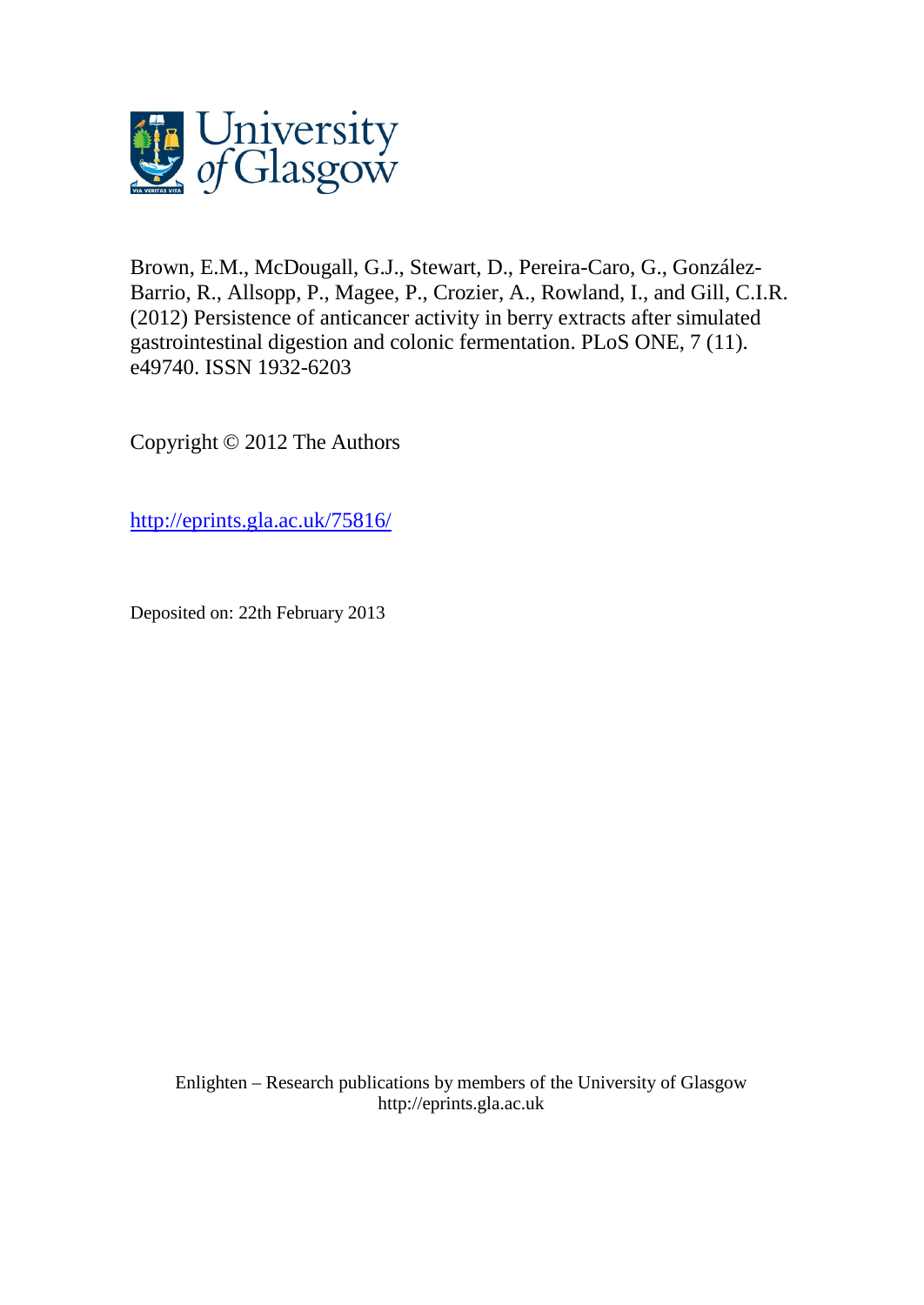# Persistence of Anticancer Activity in Berry Extracts after Simulated Gastrointestinal Digestion and Colonic Fermentation

# Emma M. Brown<sup>1</sup>, Gordon J. McDougall<sup>2</sup>, Derek Stewart<sup>2,5</sup>, Gema Pereira-Caro<sup>3</sup>, Rocio González-Barrio<sup>3</sup>, Philip Allsopp<sup>1</sup>, Pamela Magee<sup>1</sup>, Alan Crozier<sup>3</sup>, Ian Rowland<sup>4</sup>, Chris I. R. Gill<sup>1</sup>\*

1 Northern Ireland Centre for Food and Health, Centre for Molecular Biosciences, University of Ulster, Coleraine, N. Ireland, United Kingdom, 2 Environmental and Biochemical Sciences Group, Enhancing Crop Productivity and Utilization Theme, The James Hutton Institute, Dundee, United Kingdom, 3 Plant Products and Human Nutrition Group, School of Medicine, University of Glasgow, Glasgow, United Kingdom, 4 Hugh Sinclair Unit of Human Nutrition, Department of Food and Nutritional Sciences, University of Reading, Reading, United Kingdom, 5 School of Life Sciences, Heriot Watt University, Edinburgh, United Kingdom

# Abstract

Fruit and vegetable consumption is associated at the population level with a protective effect against colorectal cancer. Phenolic compounds, especially abundant in berries, are of interest due to their putative anticancer activity. After consumption, however, phenolic compounds are subject to digestive conditions within the gastrointestinal tract that alter their structures and potentially their function. However, the majority of phenolic compounds are not efficiently absorbed in the small intestine and a substantial portion pass into the colon. We characterized berry extracts (raspberries, strawberries, blackcurrants) produced by in vitro-simulated upper intestinal tract digestion and subsequent fecal fermentation. These extracts and selected individual colonic metabolites were then evaluated for their putative anticancer activities using in vitro models of colorectal cancer, representing the key stages of initiation, promotion and invasion. Over a physiologicallyrelevant dose range  $(0-50 \mu q/ml$  gallic acid equivalents), the digested and fermented extracts demonstrated significant anti-genotoxic, anti-mutagenic and anti-invasive activity on colonocytes. This work indicates that phenolic compounds from berries undergo considerable structural modifications during their passage through the gastrointestinal tract but their breakdown products and metabolites retain biological activity and can modulate cellular processes associated with colon cancer.

Citation: Brown EM, McDougall GJ, Stewart D, Pereira-Caro G, González-Barrio R, et al. (2012) Persistence of Anticancer Activity in Berry Extracts after Simulated Gastrointestinal Digestion and Colonic Fermentation. PLoS ONE 7(11): e49740. doi:10.1371/journal.pone.0049740

Editor: Masaru Katoh, National Cancer Center, Japan

Received August 27, 2012; Accepted October 12, 2012; Published November 21, 2012

Copyright: © 2012 Brown et al. This is an open-access article distributed under the terms of the Creative Commons Attribution License, which permits unrestricted use, distribution, and reproduction in any medium, provided the original author and source are credited.

Funding: EB was in receipt of a joint PhD studentship scheme between the University of Ulster (an award from the N. Ireland Department of Education and Learning), and the James Hutton Institute. The study was part funded by the Washington Red Raspberry Commission. The funders had no role in study design, data collection and analysis, decision to publish, or preparation of the manuscript.

Competing Interests: The authors have declared that no competing interests exist.

\* E-mail: C.Gill@ulster.ac.uk

# Introduction

The etiology of colorectal cancer, the fourth most common cause of cancer related mortality globally, has strong associations with diet [1,2]. Given the inverse correlation of fruit and vegetable consumption with colorectal cancer incidence it is unsurprising that bioactive phytochemicals within these foods are of interest with regard to their anticancer properties [2,3]. Phenolic compounds are abundant in soft fruit such as berries, and include anthocyanins, flavonols, flavan-3-ols, ellagitannins, proanthocyanidins, hydroxycinnamates and phenolic acids [4]. These isolated phytochemicals or whole berry extracts have been reported to exert putative anticancer effects in colonocytes both *in vitro* and *in* vivo [3,5,6]. For example, commercial bilberry extracts decreased proliferation of HT29 adenocarcinoma cells in vitro [7], in tumor cells in F344 rats treated with azoxymethane [8] and in tumor cells from biopsies in colorectal cancer patients [9].

Berry phenolic compounds typically occur as glycosides with, for example, anthocyanins comprising a diversity of conjugates including glucosides, galactosides, rutinosides, xylorutinosides and sambubiosides. Such conjugated glycosides are, for the main part, not absorbed in the small intestine but those with a glucose moiety may be subject to deconjugation, catalysed by membrane-bound lactase phlorizin hydrolase in the intestinal epithelium and/or soluble  $\beta$ -glucosidases, producing aglycones which are more lipophilic and therefore absorbed by passive diffusion [10,11]. However, the majority of phenolic compounds are not efficiently absorbed in the small intestine [4] and a substantial portion pass into the colon [12]. Once in the large intestine, these components are subject to degradation by the colonic microflora forming catabolites including simple phenolic and aromatic acids [10,13]. Therefore, it is reasonable to infer that the colonic epithelium is in direct contact with both the parent phenolic compounds and their degradation products [14].

Generally, studies on putative anticancer activity have used in vitro colonocyte cell models with extracts rich in phenolic compounds or purified components from berries and have not considered the effects of their in vivo metabolites. The initial aim of this study was to produce and characterize extracts derived from raspberries (Rubus idaeus L.) strawberries (Fragariax ananassa ) and blackcurrants ( $Ribes$  nigrum  $L$ .) that were more representative of the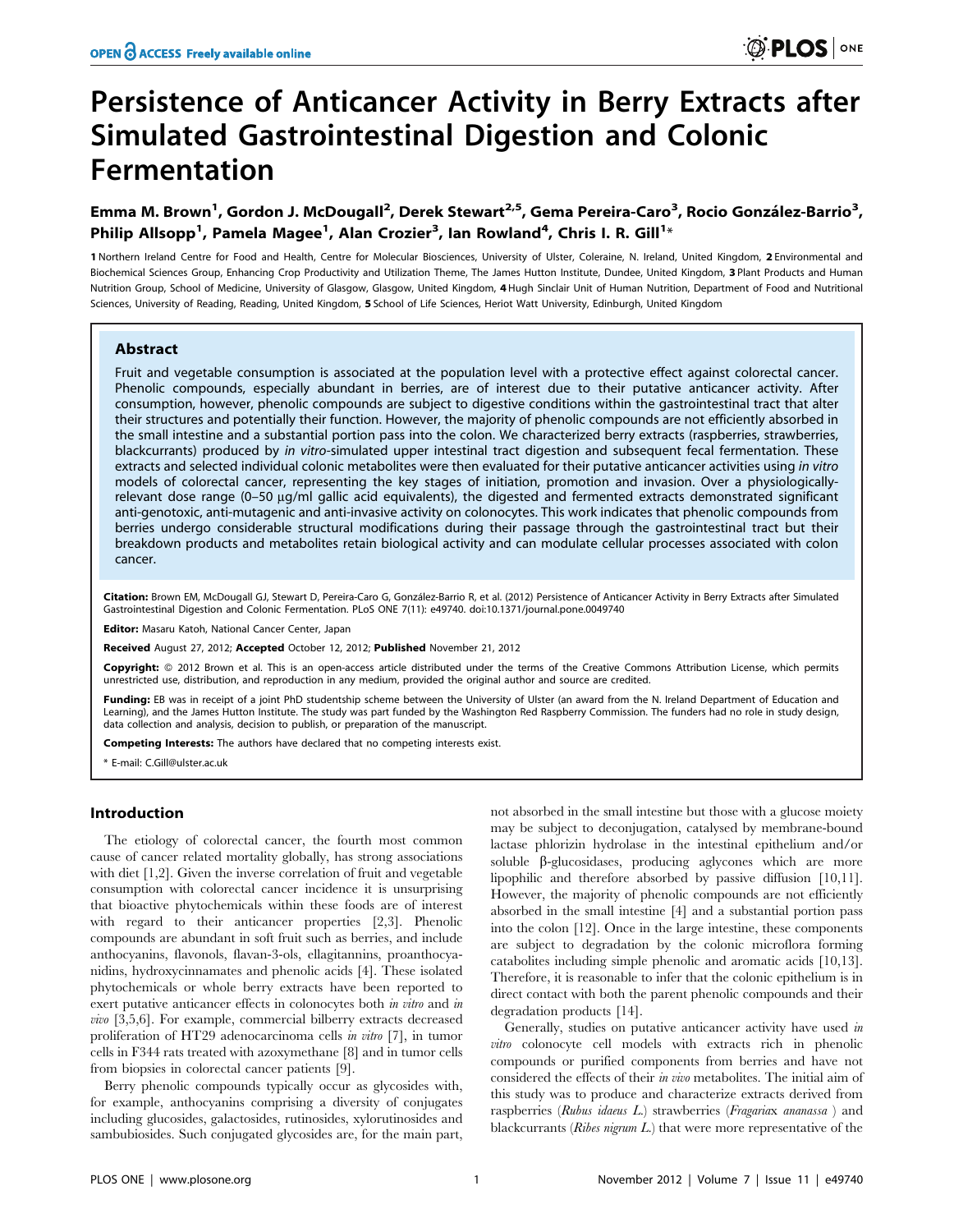components to which the colonic epithelium is exposed in vivo. This involved a combination of in vitro digestion and subsequent fecal fermentation of berry extracts to mimic the physiological changes encountered during passage through the gastrointestinal tract. The resultant extracts were then evaluated for biological activity using in vitro models representing key stages in colorectal cancer, namely, initiation, promotion and invasion.

# Materials and Methods

## Reagents

DMEM and fetal bovine serum (FBS) were obtained from Gibco Life Technologies Ltd (Paisley, Scotland, UK). All other chemicals were purchased from Sigma-Aldrich Company Ltd (Dorset, England, UK) unless otherwise specified.

#### Berry extracts

Raspberries (Rubus idaeus L. cv. Glen Ample) and strawberries (Fragariax ananassa cv. Elsanta) were obtained from local farmers, around Dundee, UK, while blackcurrants (Ribes nigrum L. cultivar 8982-6) were acquired from Bradenham Hall, Norfolk, UK. No specific permits were required for the described field studies as these berries were part of a larger crop grown by a farmer under contract to the James Hutton Institute and therefore not a field study, no permissions were required. The location was not protected in any way and no endangered or protected species were involved. Phenolic-rich extracts of the berries were obtained using the method of McDougall et al. [15]. In vitro digestion of the berries was modified from the method by Gil-Izquierdo et al. [16] as described previously [15]. Briefly, extract was obtained from the different berry species by homogenising berries with an equal volume of solvent  $(2\% (v/v)$  glacial acetic acid in acetonitrile) in a Waring blender (full power,  $3 \times 15s$ ), the homogenate filtered through muslin, and the filtrate subjected to rotary evaporation to remove the solvent. This extract then underwent an in vitro procedure that simulates the digestive process. Two sequential steps were performed; an initial pepsin/HCl step to simulate gastric conditions, and bile salts/pancreatin digestion to simulate conditions of the small intestine. This 'colon-available' extract underwent solid phase extraction to remove phenolics from bile salts present in the samples. Total anthocyanins were measured using a pH differential technique. The extract was then diluted in distilled water to a concentration of 500 µg gallic acid equivalents (GAE) as measured using the Folin-Ciocalteau method and dried in a speed-vac. Berry extract was stored at  $-20^{\circ}$ C until use.

# In vitro fermentation

The *in vitro* digested (IVD) berry extracts were subjected to *in* vitro fermentation with human fecal samples to produce a sample representative of what may be present in the colon [17] Basal medium was prepared to sustain the fecal inoculum (in 500 mL of water: peptone water [2 g], yeast extract [2 g], NaCl [0.1 g],  $K_2HPO_4$  [0.04 g],  $KH_2PO_4$  [0.04 g],  $MgSO_4.7H_2O$  [0.01 g],  $CaCl<sub>2</sub>.6H<sub>2</sub>O$  [0.01 g], NaHCO<sub>3</sub> [2 g], Tween 89 [2 mL], hemin [0.05 g], vitamin K (10  $\mu$ l), L-cysteine HCl [0.5 g]). A further 1500 mL of water was added with stirring. Once all components had dissolved completely the medium was dispensed in 135 mL aliquots into glass bottles and autoclaved.

The fermentation vessels were maintained at  $37^{\circ}$ C, sterile medium added and nitrogen gas was pumped through the vessels to maintain anaerobic conditions. The pH was maintained at  $\sim6.6$  using the inserted pH electrodes and addition of acid and base solutions (0.5 M HCl/0.5 M NaOH respectively).

IVD berry extract (10 mL) was added to the basal medium in separate fermentation vessels and a control vessel constructed without berry extract. Fecal samples were collected with the prior approval of the ethics committee of the University of Reading. This experiment was carried out using fecal samples from three different volunteers. After obtaining verbal informed consent, a standard questionnaire to collect information regarding the health status, drugs use, clinical anamnesis, and lifestyle was administrated before the donor was asked to provide a fecal sample. The University of Reading ethics committee exempted this study from review because no donors were involved in any intervention and waived the need for written consent due to the fact the samples received were not collected by means of intervention. Fresh fecal samples were provided by 3 apparently healthy individuals (2 males, 1 female, and age range 24–37 years, who had not taken antibiotics within the previous 3 months). Within 2 hours of collection, the samples were combined and  $10\%$  (w/v) fecal slurry prepared using sterile PBS. Fecal slurry, 15 mL, was added to each of the fermentation vessels and allowed to mix thoroughly with the medium for 5 min and the pH adjusted accordingly. At time  $T = 0$  h, 6 mL of fecal slurry/basal medium was removed from each vessel, ultracentrifuged for  $2\times10$  min at  $10,000$  g and the supernatant (termed fermented berry extract) filtered through  $0.22 \mu m$  filters before being aliquoted into Eppendorf tubes. Sampling was repeated at  $T = 24$  hours and all aliquots stored at  $-80^{\circ}$ C.

# Liquid chromatography-mass spectroscopy

Berry extracts corresponding to 40 µg of gallic acid equivalents (GAE) were analyzed on a LCQ-DECA system comprised of Surveyor autosampler, pump, a photodiode array detector and a Thermo-Finnigan ion trap mass spectrometer as outlined by Coates et al. [18]. Phenolic components were identified on the basis of a combination of co-chromatography with reference compounds, retention times, and absorbance and mass spectra (Table S1). Classes of polyphenols were quantified against relevant standards: hydroxycinnamates as 5-O-caffeoylquinic acid equivalents; flavonols as quercetin-3-O-glucoside equivalents, anthocyanins as cyanidin-3-O-glucoside equivalents; ellagitannins and ellagic acids as ellagic acid equivalents and others as catechin equivalents. Parent compounds in the berry IVD extracts were analysed by LC-MS as described by Borges et al. [19] and phenolic acids in fermentates by GC-MS according to procedures of Roowi et al. [20].

#### Berry extracts and individual phenolics

Bermudez-Soto et al. [21] estimated that consumption of approximately 640 mg of phenolic compounds would result in colonic concentrations in the region of 160 mg/l. The dose range in this study equated maximally to 50 mg/l and as such is physiologically relevant. For experimentation, the IVD extracts were reconstituted in growth medium to a concentration of 500 mg/mL GAE, and subsequently diluted to produce the dose range of 50, 25, 12.5, 6.25, and 3.125 µg/mL GAE. During experimentation cells were pre-incubated with each concentration of berry extract for 24 hours at  $37^{\circ}$ C, 5% CO<sub>2</sub>, 95% humidity. Fermented berry extracts were diluted 1/10 v/v with PBS prior to testing. Individual phenolic acids were used at a similar concentrations to those phenolic acids detected in the fermented berry extracts by LC-MS analysis (Table 1), a common range was selected for comparison purposes namely, 1 and 5 or 5 and 10  $\mu$ g/ mL depending on the concentration of the individual phenolic acid in the fermented extract. Twenty four hours was selected as the exposure time for all in vitro studies as it is generally considered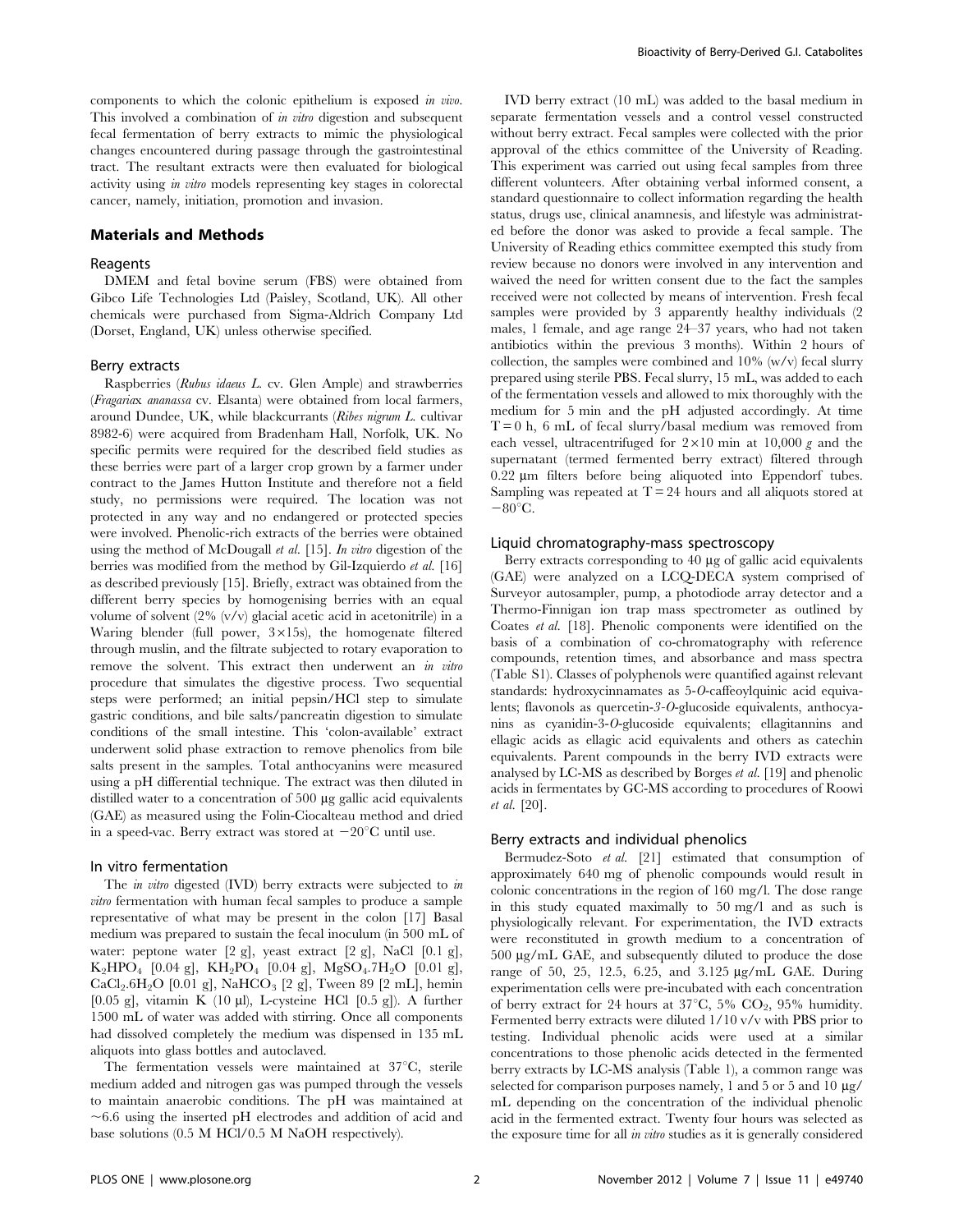Table 1. Quantities of phenolic acids in fermented berry extracts.

| Compound                            | Control        | Raspberry        | <b>Strawberry</b> | <b>Blackcurrant</b> |
|-------------------------------------|----------------|------------------|-------------------|---------------------|
| Benzoic acid                        | $2.4 \pm 0.5$  | $2.3 \pm 0.4$    | $2.3 \pm 0.0$     | $1.7 \pm 0.1$       |
| 4-Hydroxybenzoic acid               | n.d.           | $0.26 \pm 0.01*$ | $0.52 \pm 0.07*$  | $0.25 \pm 0*$       |
| 3,4-Dihydroxybenzoic acid           | n.d.           | n.d.             | n.d.              | $0.49 \pm 0.0*$     |
| Tyrosol                             | $0.15 \pm 0.0$ | $0.32 \pm 0.0*$  | $0.32 \pm 0.07*$  | $0.17 + 0.0$        |
| Phenylacetic acid                   | $16 + 4$       | $34 \pm 4*$      | $21 \pm 1.4$      | $7.4 \pm 0.1$       |
| 4'-Hydroxyphenylacetic acid         | $1.5 \pm 0.2$  | $3.7 \pm 0.5*$   | $3.0 \pm 0.3*$    | $5.3 \pm 0.3*$      |
| 3-(Phenyl)propionic acid            | $1.0 \pm 0.3$  | $2.1 \pm 0.3$    | $3.6 \pm 0.2*$    | $20.7 \pm 1*$       |
| 3-(4'-Hydroxyphenyl) propionic acid | n.d.           | n.d.             | n.d.              | $1.7 \pm 0.2*$      |

 $^{\rm a}$ Data expressed as mean values in  $\mu$ g/mL  $\pm$  standard deviation. (\*) indicates values significantly higher than Control figures at  $p$ <0.05; n.d, not detected. doi:10.1371/journal.pone.0049740.t001

to reflect the average colonic transit time, after pre-incubation with treatments the cells were washed and harvested with trypsin prior to use in the various assays.

#### Tissue culture

Given that the colonic epithelium maybe in direct contact with both parent phenolic compounds and their degradation products [14] the bioactivity of berry extracts was assessed using colonocyte cell-based assays that represent early and late stage events in carcinogenesis, namely initiation [22,23] and invasion [24,25]. Cell lines were used as models for colorectal cancer, namely HT29 human colorectal adenocarcinoma cell line for anti-genotoxicity/ genotoxicity, mutagenicity studies and HT115 a human colon carcinoma cell line for matrigel invasion studies. The HT29, HT115 and MRC5 human lung fibroblast-like cells were obtained from the European Collection of Cell Cultures, Salisbury, UK and were cultured as described by Coates et al. [18]. HT29 (G17 neo) cells were a gift from Professor Bill Kauffman, University of North Carolina, USA and were maintained in DMEM supplemented with 10% FBS.

#### Biological activity assays

Cytotoxicity assay. Cytotoxicity of the berry extracts on HT29 cells treated for 24 hours was determined using the MTT (3-(4,5-dimethylthiazol-2-yl)-2,5-diphenyltetrazolium bromide) colorimetric assay to assess cell viability in accordance with the method described by Coates et al. [18]. The experiment was repeated independently three times for each treatment and the mean results expressed as % cell survival normalized to biological control.

Genotoxicity assay (Comet assay). The effect of the IVD berry extracts and fermented berry extract on colonocyte DNA damage was determined using the Comet assay according to the method described previously [18]. HT29 cells were pre-incubated with the various berry extracts for 24 h. The anti-genotoxic potential of the extract was assessed by treating pre-incubated HT29 cells with hydrogen peroxide (75  $\mu$ M H<sub>2</sub>O<sub>2</sub>). To determine any genotoxic effects of the berry extract, pre-incubated cells were treated with PBS instead of  $H_2O_2$ . Each experiment was performed independently 3 times and presented as mean % tail DNA normalised to control.

Matrigel invasion and migration assays. Invasion of tumour cells through the basement membrane is an important step in the metastasis process. Invasion itself involves multiple stages including degradation of the extracellular matrix, adhesion to and migration through the basement membrane. The invasion assay was conducted as described previously [18]. Briefly, HT115 cells were incubated with medium containing the various extracts tested for 24 h prior to experimentation and then seeded on to Matrigel $T^M$  (ECM matrix) coated Boyden chambers (or to an uncoated Boyden chambers when the migration assay was conducted) and allowed to invade for 24 h in response to chemo-attractant factor secreted by MRC 5 cells grown in the basolateral compartment of the boyden chamber. Growth medium was removed from the insert and cells were fixed in 70% v/v ethanol for 30 min prior to staining with haematoxylin. The number of invasive (on basolateral membrane surface) and non-invasive (on apical membrane surface) cells were counted in 5 random fields of view at x 20 magnification using the Kromascan Meteor 2 software (Kinetic Imaging Ltd, Liverpool, UK), and the percentage invasion calculated. Each experiment was repeated independently 3 times for each treatment and expressed as % invasion normalised to control.

Mutation frequency assay. This assay used HT29 (G17 neo) cells, which are HT29 cells (ATCC Cell Biology Collection, USA) transfected with a construct of 17 G-bases inside the coding sequence for the neo gene, which codes for resistance to the antibiotic neomycin. This insertion deactivates the gene and the cells become susceptible to neomycin, which can be reversed if a frameshift mutation occurs. The antibiotic geneticin (G418 sulfate), an analogue of neomycin, prevents cells that lack resistance from replicating, and thus from forming colonies. Fecal water, the aqueous phase of the fecal stream, has been shown to cause a 2–3 fold increase in frameshift mutations in HT29 cells (unpublished data). In this assay, fecal water is used as a biological control to induce a frameshift mutation, reverting cells to G418 resistance. The acridine mutagen ICR 191 induces frameshift mutations specifically at guanine bases and was used in this assay as a positive control [26]. The protective effect of berry extracts against fecal water-induced mutations was assessed. Fecal water was prepared as described by Boyd et al. [27] from a single male donor (age 32 years) after written informed consent had been obtained and prior to provision of the stool sample, with the approval of the University of Ulster ethical committee.

HT29 (G17 neo) cells were seeded into 6-well tissue culture plates at  $1.5\times10^4$  cells/well and incubated for 24 h at 37<sup>o</sup>C with  $5\%$  CO<sub>2</sub> and  $95\%$  humidity. Growth medium was removed from all wells, IVD berry extracts and fermented berry extracts added to the test plates; growth medium was replenished in the control plate then incubated for 24 h. Medium was removed from all wells and the following treatments were added. Serum-free growth medium was used as a negative control, ICR 191 at  $1 \mu g/mL$  in serum-free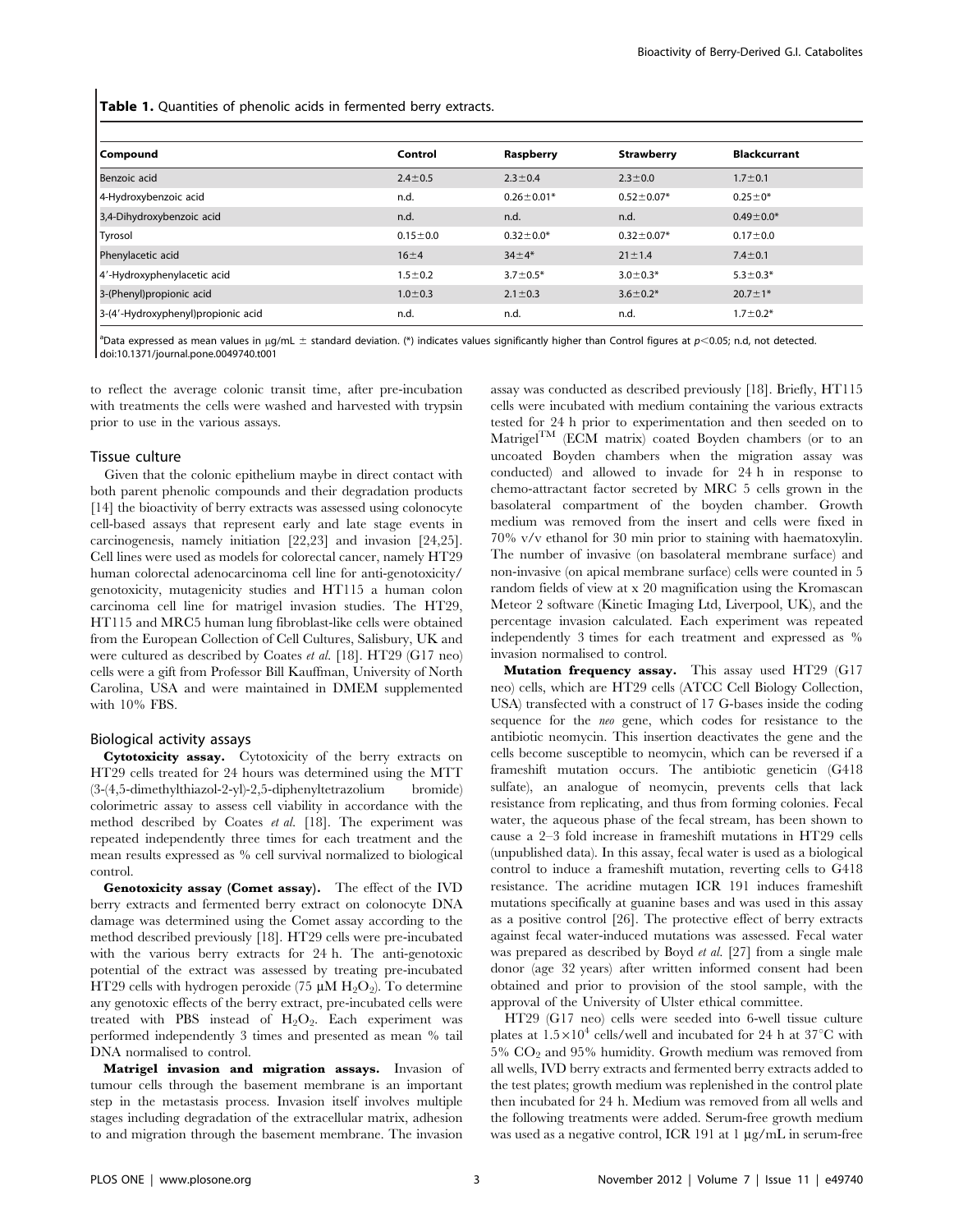growth medium and fecal water  $(100 \mu L)$  in 900  $\mu$ L serum-free growth medium) were used as positive controls. Fecal water (100  $\mu$ L in 900  $\mu$ L serum-free growth medium) was added to each well in the test plate, and both plates were incubated for 1 h at  $37^{\circ}$ C with 5%  $CO_2$  and 95% humidity. Fecal water and controls were removed and the cells harvested using 0.25% trypsin-EDTA. Cells were disaggregated by needle aspiration in growth medium and counted using a Vi-CELL counter (Beckman-Coulter Ltd, High Wycombe, Buckinghamshire, United Kingdom). Cells were seeded into Petri dishes (1000 cells/dish) and 8 mL growth medium was added. Four dishes per treatment were seeded to be grown with/without G418 in duplicate. Cells were incubated for 24 h and G418 (80  $\mu$ L of 100 mg/mL) was added to half the plates. The medium was refreshed every 3 days (replacing G418 each time). Whereas cells grown without G418 were stained after 7–10 days, cells grown with G418 were grown for up to 3 weeks. Cells were washed with PBS and fixed in 100% methanol for 5 min, the methanol removed and left to dry. The cells were stained with Giemsa stain  $(1:20 \text{ in } dH_2O)$  for 15 min. The stain was gently rinsed off and the dishes were left to dry overnight. Colonies were counted and the mutation frequency was calculated for each plate using: Colony forming efficiency (CFE), mutation frequency (MF) and relative mutation frequency (RMF):

 $CFE =$ Colonies in absence of G418/No. cells seeded  $MF = (Colonies in presence of G418/CFE)$  x No. cells seeded  $RMF = MF$  test compound/MF control compound

Each experiment was performed in duplicate for each treatment  $(2 \times G418+/2 \times G418-)$ , and repeated three times independently and the results expressed as mean RMF.

#### Statistical analysis

The mean of each data set was used for statistical analysis. The Shapiro-Wilk test was used to test for normality. Analysis of variance was applied to test for significant differences between means using ANOVA, Dunnett T and T3 tests. Four-way comparisons were performed between berry types to test for significance using Bonferroni. Significance was accepted at  $p<0.05$ . Analysis was carried out using SPSS (version 17.0 for Windows).

#### Results

#### In vitro digestion of berry extracts

The levels of individual phenolic compounds in the berry extracts pre- and post-IVD samples were analysed by LC-MS and the data obtained is summarized in Tables S1, S2, and S3 and Figure S1. The most abundant components in raspberry extracts were the ellagitannins, sanguiin H-10 and lambertianin C and the anthocyanin cyanidin-3-O-sophoroside. The strawberry extracts contained mainly anthocyanins and ellagitannins with smaller amounts of hydroxycinnamate derivatives and flavonols, whereas blackcurrant was dominated by four main anthocyanins which made up  $\sim$  70% of the total phenol content.

The recovery of phenolic components after IVD followed patterns which have been outlined previously [18]. Anthocyanins were generally less stable and the total anthocyanin content decreased in all three berry extracts post-IVD. However, there was no clear relationship between either the structure of the anthocyanidin aglycone or the glycosyl group and the stability of the anthocyanin to IVD. The stability of individual components also differed between berry extracts (e.g. the recovery of pelargonidin-3-O-glucoside was 52% in strawberry but 29% in raspberry) and stability appears to be dependent on the overall phenolic composition of each extract as suggested previously [15].

Overall, the pattern of recovery of ellagitannins suggested breakdown. Ellagitannins in strawberry and raspberry showed differential stability with larger components (e.g. lambertianin C and sanguiin H10 in raspberry) being reduced in content whereas the levels of smaller components (sanguiin H6) were either increased or maintained. This most likely reflects the welldocumented breakdown of larger ellagitannins in slightly alkaline conditions through loss of ellagic acid after lactonization of a hexahydroxydiphenoyl group [28] yielding smaller ellagitannins [29]. Flavonol components were generally more stable to IVD and actually increased in relative yield presumably due to reductions in other components. Hydroxycinnamate derivatives were also more stable to IVD with e.g. a feruloyl-O-hexoside in strawberry increasing substantially.

#### In vitro fermentation of berry extracts

LC-MS analysis established that phenolic compounds present at the start of the fermentation were absent after a 24 h fecal incubation while the levels of simpler aromatic components increased in the fermented extracts (Table 1). The main catabolites that increased significantly in most of the extracts were phenylacetic acid, 3-(phenyl)propionic acid, 4-hydroxybenzoic acid and 4'-hydroxyphenylacetic acid. There were some suggestions of berry-specific products as, for example, 3, 4-dihydroxybenzoic acid was only identified in the fermentates from black currant.

#### Cytotoxicity

No cytotoxic activity was observed for any of the IVD berry extracts (0-50 µg/mL GAE) compared to media control (at  $1.6\pm0.1$  AU) (Figure 1A). Further no anti-proliferative effects were observed as determined by growth curve and cell cycle analysis in accordance with methods described by McCann et al. [30]. All the fermented berry extracts were cytotoxic when used neat (reconstituted in 1.5 mL of growth medium) but notably were 25–50% less cytotoxic than the control fermentate (at  $1.1 \pm 0.1$  AU). A  $1:10$ dilution was selected for all experiments as it represented the lowest dilution tested at which berry fermentates and control fermentate had no significant difference in cytotoxicity (Figure 1B). The individual phenolics identified in IVD fermentate exerted no cytotoxicity when tested at physiologically relevant concentrations compared to the media control (Figure 2C).

#### Genotoxicity (Comet assay)

When measured by the Comet assay all IVD berry extracts above 6.25 µg/mL GAE exerted significant dose dependent antigenotoxic effects on  $H_2O_2$ -challenged HT29 cells with no evidence of genotoxicity when compared to the media control. Overall, strawberry and blackcurrant IVD extracts reduced DNA damage more effectively than raspberry  $(p<0.01)$  (Figure 2A). Raspberry extract at maximal concentration decreased the % tail DNA from around 50% in  $H_2O_2$ –challenged HT29 cells to about 15%, whereas strawberry and blackcurrant treatment reduced levels to approximately half that value (7% tail DNA).

All berry fermentates exhibited significant anti-genotoxic activity ( $p<0.001$ ) decreasing % tail DNA to  $\sim$ 30% (Figure 2B) compared to the control fermentate with no berry extract. The total phenol levels for the berry fermentates ranged from 12– 16 mg/mL GAE and the observed reduction in tail DNA was comparable in magnitude to that reported for IVD berry extracts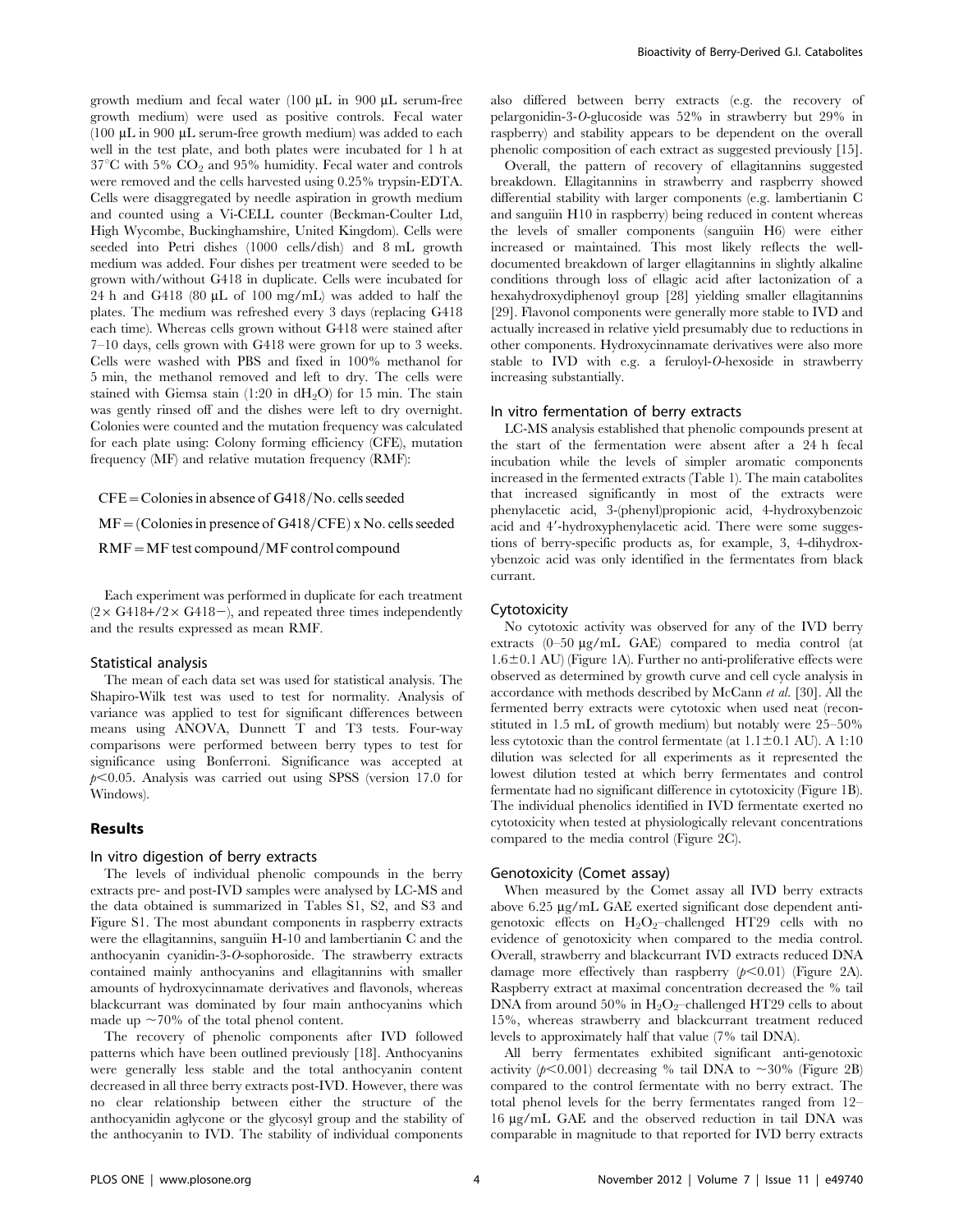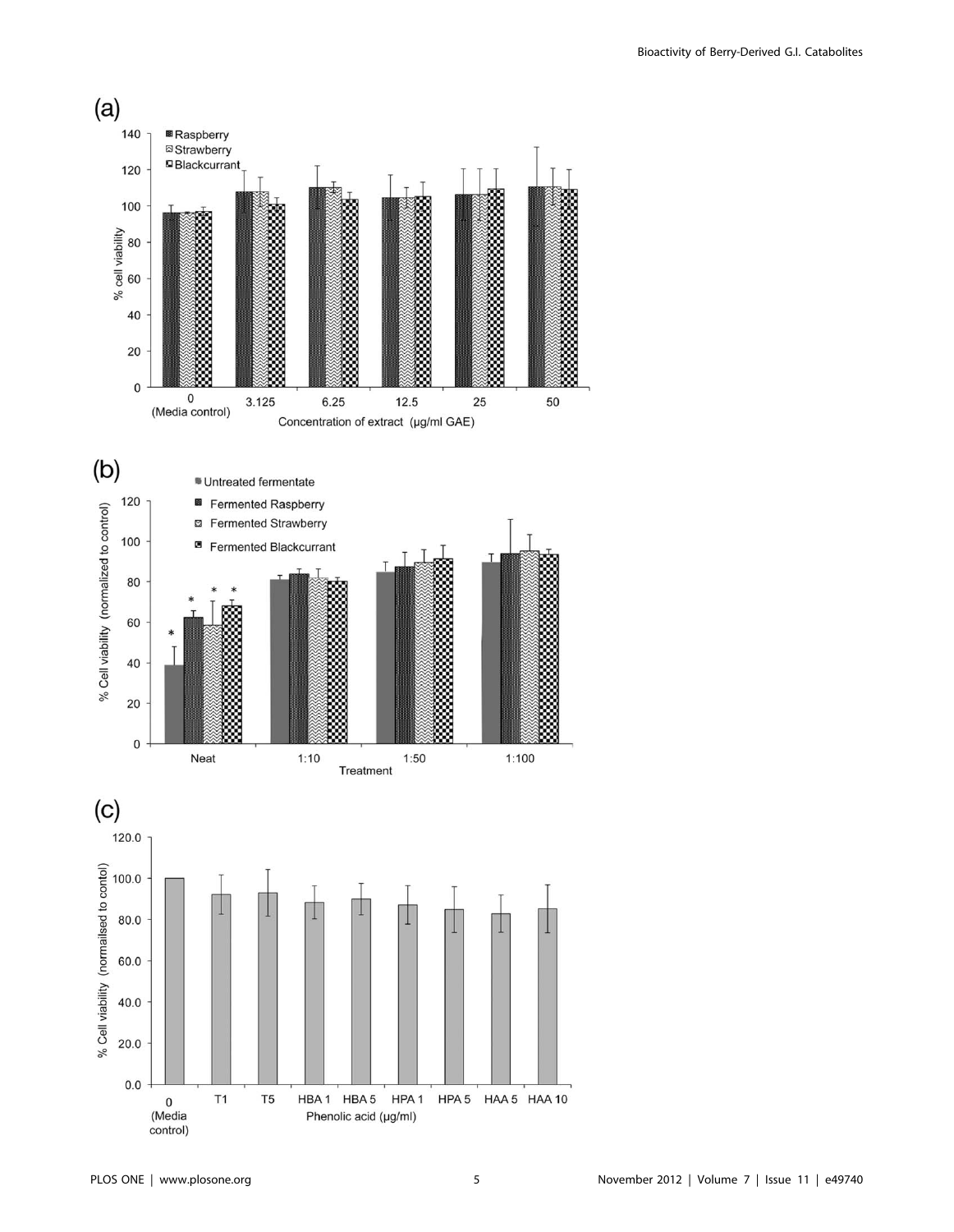Figure 1. The cytotoxic effects of various types of berry extracts on HT29 cells. (A) Effects of IVD berry extract, (B) fermented berry extract at different dilutions in growth medium, (C) individual polyphenols- tyrosol (T), 3-(3'-hydroxyphenyl)propionic acid (HPA), 4-hydroxybenzoic acid (HBA), 4'-hydroxyphenylacetic acid (HAA) at 1, 5 or 10  $\mu q/mL$  concentrations. Data presented is mean of 3 independent experiments + SD. One-way ANOVA and Dunnett T test,  $* p<0.05$ , significance is compared to media control (0 ug/mL) for A & C and against control fermentate in B. Phenol levels for 1:10 dilution of fermented extract were raspberry 15.5, strawberry 13.9 and blackcurrant 12.4 µg/mL GAE. doi:10.1371/journal.pone.0049740.g001

at 12.5 mg GAE/mL. Figure 3C indicates that the individual phenolic compounds tested had no genotoxicity activity and decreased  $H_2O_2$  – induced DNA damage by  $\sim 30\%$  but only tyrosol (5  $\mu$ g/mL) and 4'-hydroxyphenylacetic acid (5 and 10  $\mu$ g/ mL), reached significance  $(P>0.05)$ .

# Mutation frequency assay

IVD berry extracts and fermented berry extracts did not display any mutagenic activity. ICR 191 and fecal water challenge both induced frameshift mutations in HT29 (G17 neo) resulting in an increase in relative mutation frequency (RMF) of  $\sim 80\%$ . Given the biological relevance of fecal water [31], it was selected in preference to the chemical mutagen ICR 191 as the challenge agent for use in the study.

All IVD berry extracts exhibited significant anti-mutagenic activity  $(>50\%$  decrease in RMF) at all concentrations tested compared to fecal water (Figure 3A), but there was no significant difference between the efficacy of the individual IVD berry extracts. The berry fermentates also induced significant reductions in RMF post-fecal water challenge, compared to untreated fermentate (Figure 3B). A maximum reduction in RMF of 46% was observed with the fermented raspberry extract (RMF  $= 0.54 \pm 0.10$  and, as observed for the IVD extracts, there was no significant difference in the efficacy of different fermentates.

#### Matrigel invasion assay and migration assay

Twenty four hour pre-incubation with IVD berry extracts inhibited invasion of HT115 cells in the matrigel invasion assay (Figure 4A). A significant dose-dependent anti-invasive effect was observed for blackcurrant, strawberry and raspberry (3.125– 50  $\mu$ g/mL GAE, P<0.05) when compared to the media control. All invasion data for IVD berry extracts was normalized to the invasion rate of the relevant media control (raspberry 25.7%, strawberry 22.1%, blackcurrant 19.3%) and were comparable to previously reported values [18]. Similarly all berry fermentates (Figure 4B) exhibited significant  $(P<0.01)$  anti-invasive effects reducing invasion to 40% of their respective untreated control (27%). Again there were no significant differences in the magnitude of effect observed between the berry fermentates. Furthermore, it is interesting to note that the reduction in the invasion of HT115 cells for both the IVD berry extracts and berry fermentates occurred with no change to the basal level of migration for the HT115 cells (data not shown) indicating that the anti-invasive effect was unlikely to be related to cell motility, but rather adhesion or membrane degradation.

# Discussion

Phenolic compounds in the diet undergo extensive modification by mammalian enzymes and the gut microbiota during their transit through the human body [32]. The implication of such metabolism on the bioactivity of berry polyphenols has not been systematically investigated. Consequently we subjected berry extracts to in vitro digestive and fermentative processes and used a physiologically-relevant dose range with a 24 hour exposure to test bioactivity using in vitro models representing key stages in colon carcinogenesis. Where significant effects were observed for the IVD extracts, the correspondent berry fermentates also exhibited chemoprotective activity, as did some of the individual phenolic compounds. Furthermore, digested and fermented extracts of equivalent phenolic content exerted an effect of similar magnitude in the bioassays, suggesting that products generated from in vitro digestion and fermentation of whole berries showed similar chemoprotective properties.

The three berry extracts used in this study contained distinct and characteristic phenolic profiles. After IVD, certain components were depleted. In general, anthocyanins were depleted during the IVD process (Table S1, Figure S1) and this is in agreement with previous studies on pomegranate, raspberry, chokeberry and blackberry juices [15,21,33,34]. The effect of in vitro digestion on flavonols is less well studied: generally they were more stable during the digestive process with the recoveries of flavonols in strawberry and blackberry extracts either increasing or remaining constant (Table S2). Recoveries of the ellagitannins, sanguiin H-6, sanguiin H-10, and lambertinian C were similar to those previously reported [18]. Nevertheless, the recoveries of phenolic compounds after IVD were dependent on the type and composition of the individual berry extract and no general model for phenolic stability after IVD can be proposed. This makes it all the more relevant that digestion studies are carried out.

It is clear that both the digestive and fermentation processes altered the polyphenol composition relative to the original extract and thus reinforces the importance of testing physiologicallyrelevant polyphenol breakdown products rather than isolated parent compounds. The phenolic metabolites derived from colonic fermentation of berry components may accumulate to sufficient levels to play important roles in the colon but can be reabsorbed into general circulation and affect other processes [35]. For example, the urolithins being microbiota-derived catabolites of ellagitannins and ellagic acid are more effective than the parent compounds with respect to inhibition of the Wnt signaling pathway [36] and Nf-kB mediated anti-inflammatory activity [37]. It is, therefore, of interest to note that both the digested and fermented berry extracts were effective in protecting against DNA damage and frame-shift mutations caused by exogenous challenge agents indicating that activity was retained after bacterial fermentation. Furthermore, individual pure phenolic compounds representing bacterial fermentation catabolites, namely tyrosol and 49-hydroxyphenylacetic acid, exhibited significant anti-genotoxic activity. Similar to the trends observed for reduction of DNA damage, all the digested and fermented berry extracts exerted a significant  $(P>0.05)$  anti-mutagenic activity against a relevant biological challenge (fecal water) [31], again demonstrating the preservation of bioactivity following digestion and fermentation. While anti-mutagenic activity has been reported for some phenolics [38] and fruit/vegetable extracts [39,40] none considered the effects of digestion or fermentation on bioactivity.

Beyond activity related to the inhibition of the initiation of carcinogenesis, namely DNA damage and mutation, the berry phytochemicals also exhibited activity related to metastasis. In the present study, IVD berry extracts reduced invasiveness in a dose dependent manner similar to our previously reported data for an IVD raspberry extract [18]. Again, the berry extracts retained their activity following fermentation and significantly inhibited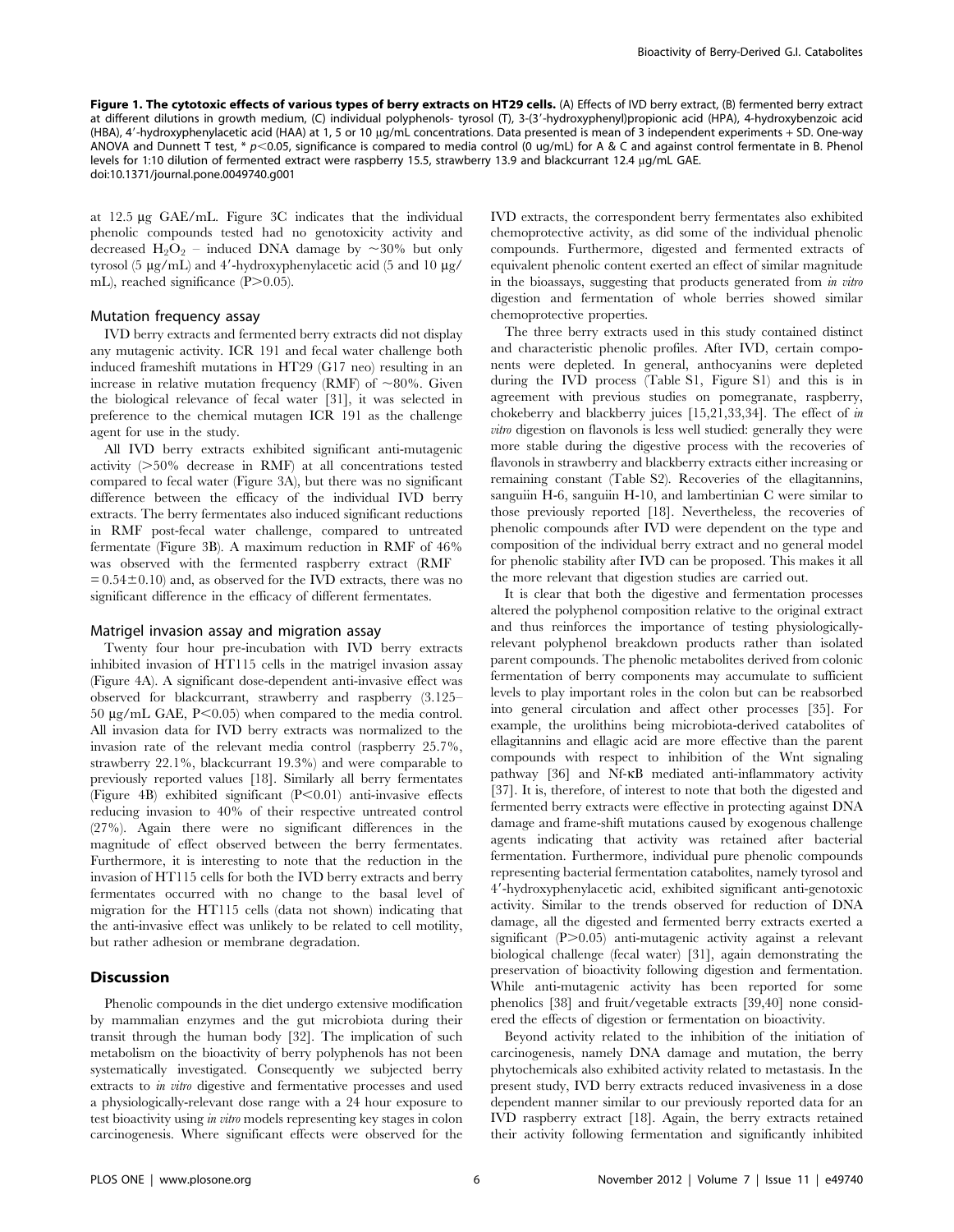

Figure 2. The anti-genotoxic effects of various types of berry extracts on HT29 cells. (A) Effects of IVD berry extract, (B) berry fermentates at a 1:10 dilution after 24 hr pre-incubation on DNA damage in HT29 cells challenged with 75  $\mu$ M H<sub>2</sub>O<sub>2</sub> (phenol levels for berry fermentates were raspberry 15.5, strawberry 13.9, blackcurrant 12.4 µg/mL GAE), (C) individual polyphenols – tyrosol (T), 3-(3'-hydroxyphenyl)propionic acid (HPA), 4-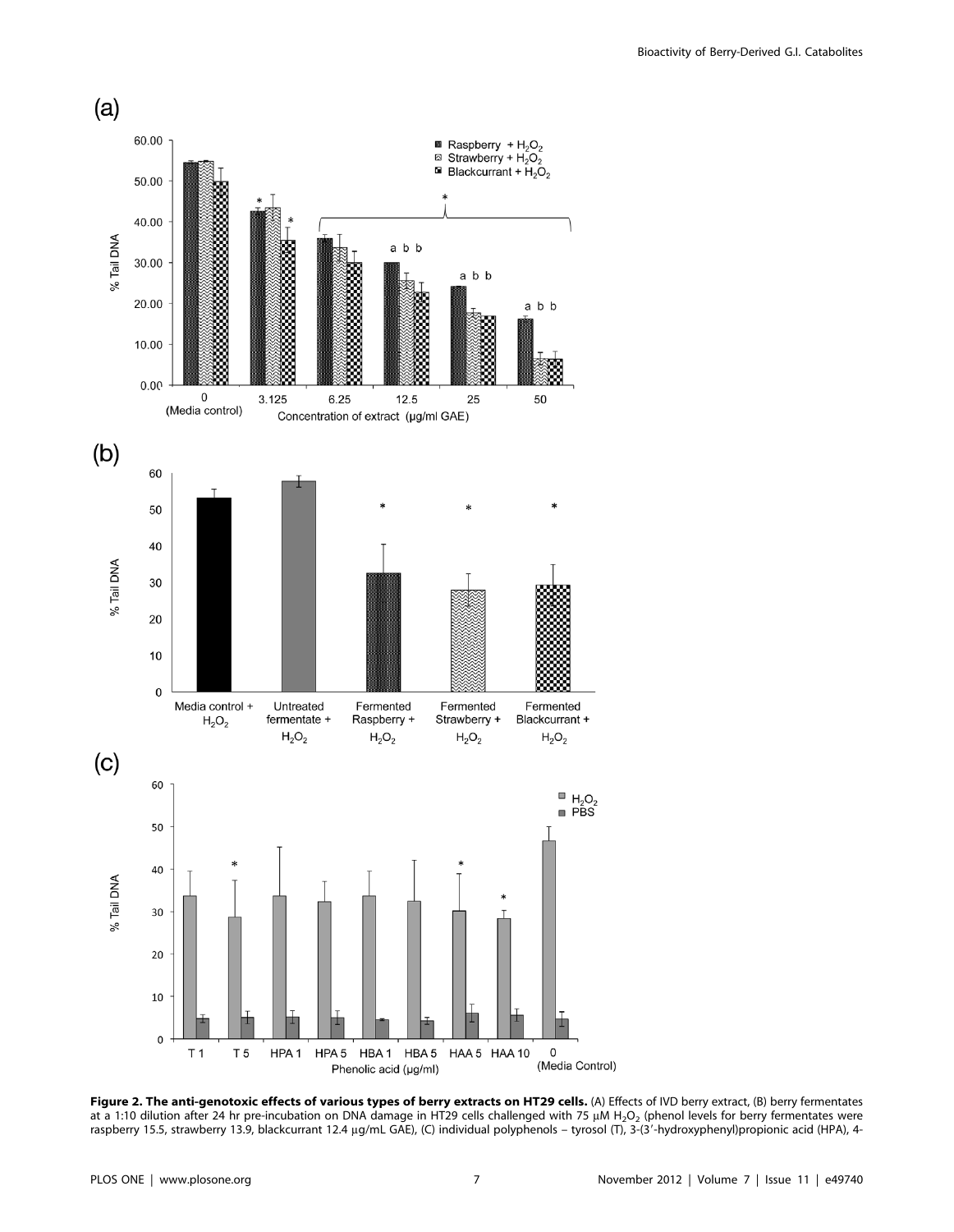hydroxybenzoic acid (HBA), 4'-hydroxyphenylacetic acid (HAA) at 1, 5 or 10 uq/mL concentrations. Data is presented as mean of 3 independent experiments + SD. One-way ANOVA and Dunnett T test, \* p<0.05, significance is compared to media control (0 µg/mL) for A & C and against control fermentate in B. Bonferroni 4-way comparison, bars with different letters are significantly different from each other  $p<0.05$ . doi:10.1371/journal.pone.0049740.g002

invasion of HT115 cells. Migration of HT115 cells was unaffected by the addition of any of the berry extracts which suggests that the berry extracts may act upon surface adhesion or enzymatic degradation rather than on cell on motility. While a few studies have shown that fruit extracts including mulberry have decreased invasion in a range of cell lines including HT29 [41], HCT116 [42], A549 [43] and MDA-MB-231 [44] they did not consider the role of digestion and fermentation on the bioactivity of the extracts. Similar consideration should also be given to activity related to cell proliferation as various berry extracts exhibit antiproliferative activity in a range of colonocyte cell lines [45]. While it is currently beyond the scope of this paper, it would no doubt be of interest to investigate the impact of digestion and fermentation on such effects.

In conclusion, it would appear that berry extracts retain their biological activity after digestion and fermentation despite considerable structural modification and this strongly suggests that breakdown products and individual colonic metabolites, including, tyrosol and 4'-hydroxyphenylacetic acid, can modulate cellular processes associated with colon cancer. One can envisage that depending on their position in the colon, epithelial cells are likely to be exposed to varying concentrations of a mixture of



Figure 3. The anti-mutagenic effects of various types of berry extracts against fecal water-induced frameshift mutations in HT29 (G17 neo) cells. (A) Effects of IVD berry extracts, (B) berry fermentates. Data presented as mean relative mutation frequency of 3 independent experiments + SD. One-way ANOVA and Dunnett T test, \*  $p<0.05$ , significance is compared to fecal water control for A and against control fermentate FW in B. Phenol levels for berry fermentates were raspberry 15.5, strawberry 13.9 and blackcurrant 12.4 µg/mL GAE. doi:10.1371/journal.pone.0049740.g003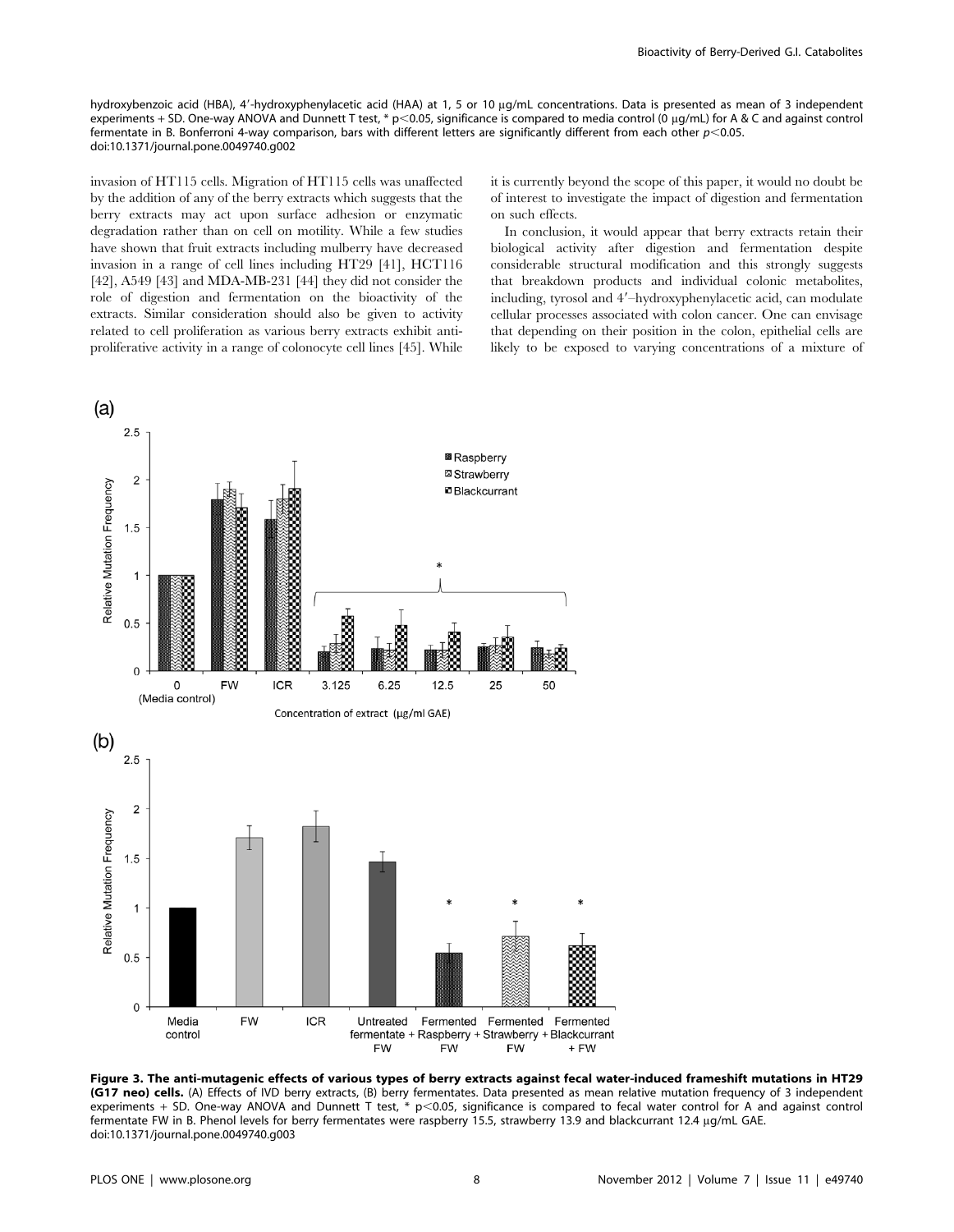

Figure 4. The anti-invasive effects of various types of berry extracts on HT115 cells. (A) Effects of IVD berry extracts, (B) berry fermentates. Mean of 3 independent experiments + SD, One-way ANOVA and Dunnett T test, \* p<0.05, significance is compared to media control (0 µg/mL) for A and against control fermentate in B. Values are expressed as % cell invasion normalised to control. Berry extracts had no effect on migration of HT115 cells (data not shown). Phenol levels for berry fermentates were raspberry 15.5, strawberry 13.9, blackcurrant 12.4 µg/mL GAE. doi:10.1371/journal.pone.0049740.g004

phenolic components that have survived digestion in the upper gastrointestinal tract and their fermentation products and this study suggests that both sets of phenolic components can beneficially influence events relevant to the development of colon cancer.

# Supporting Information

Figure S1 LC-MS traces for raspberry and blackcurrant extracts (A) and IVD extracts (B). For each panel the top trace represents the scan at 520 nm. The masses for each peak are given along with the full scale deflection value. Peak labels correspond with the putative identities in Table S1. (DOCX)

Table S1 Total phenol and anthocyanin content of berry extracts pre-simulated digestion, IVD and post SPE,  $n = 8.$ (DOCX)

Table S2 Putative identities and quantities of (poly) phenolic compounds detected in berry extracts before and after  $\text{IND}^{\mathbf{a}}$ . (DOCX)

Table S3 Putative identities of peaks detected in predigested berry extracts. (DOCX)